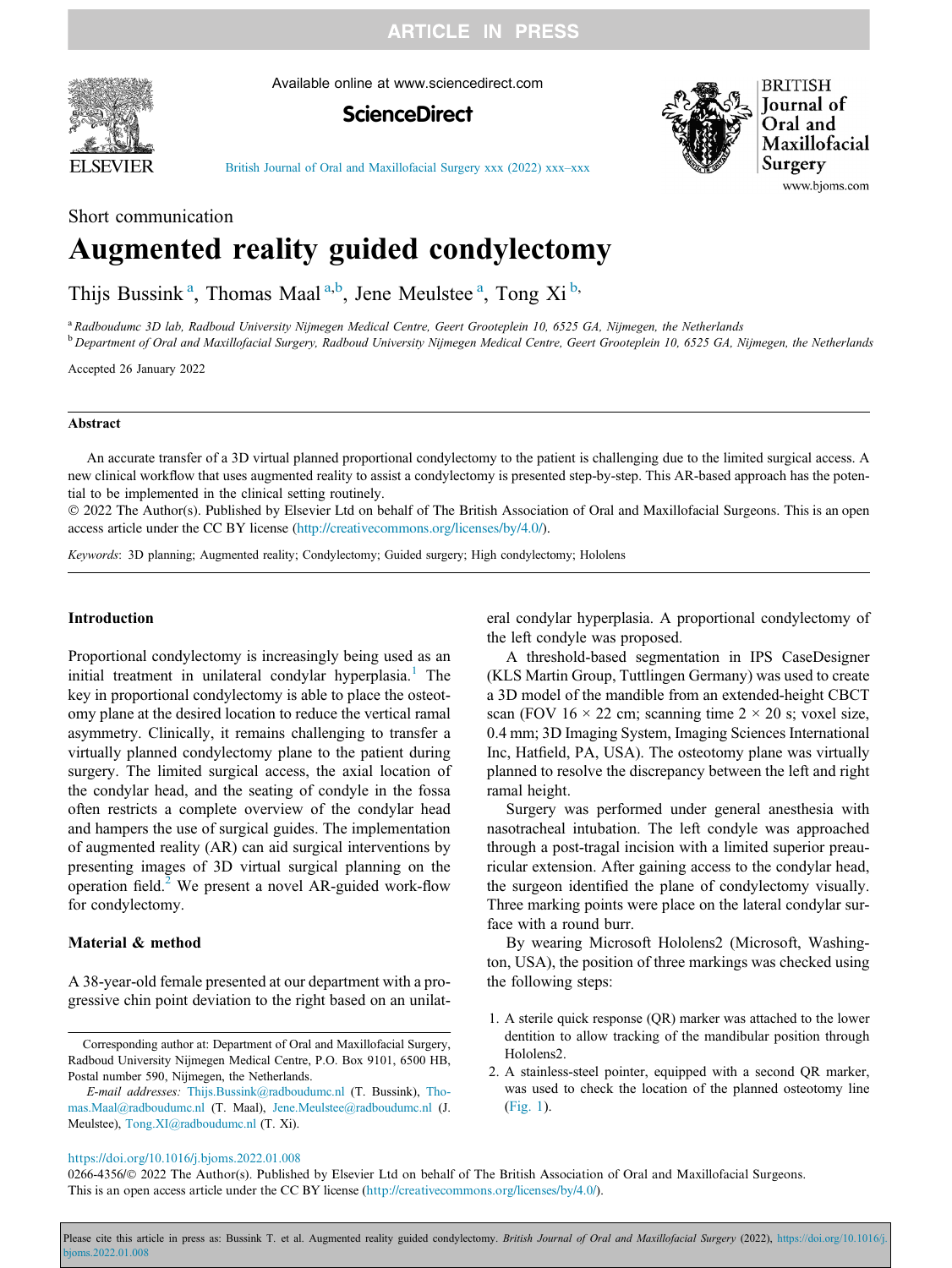<span id="page-1-0"></span>2 T. Bussink et al. / British Journal of Oral and Maxillofacial Surgery xxx (2022) xxx–xxx



Fig. 1. The mandible was tracked by the QR marker fixated on the lower dentition (A). The position of the pointer with laser engraved QR-marker (B) was tracked by the HoloLens and the tip of the pointer (C) was visualized by the surgeon in the HoloLens. The surgical burr (D) was used to perform the condylectomy.

3. An Unity-based inhouse-developed Hololens application, enabled the surgeon to visualize the planned position of the osteotomy line and the three markings. The HoloLens displayed a virtual arrow at the location of the pointer to direct the surgeon to move the pointer to the planned position (Fig. 2).

Next, the actual condylectomy was performed with a round burr based on the markings. The cranial part of the condylar head was removed.

Five days following surgery, a postoperative check-up CBCT was acquired. The planned and actual location of the condylectomy planes were compared.

#### Results and discussion

The 3D registration of planned and postoperative mandibular models (Fig. 3) showed that on the lateral, anterior and medial side of the condyle, the condylectomy was performed almost exactly as was planned (error 1 mm). However, the postoperative posterior border of the left condyle was located more caudally compared to the planning. This discrepancy could be a result of the fact that only the lateral position of the osteotomy was verified by HoloLens2.

The accuracy of the presented method should be further investigated in future research. Besides, the software can be improved to make the AR application more intuitive. To eliminate the use of the pointer, the surgical handpiece (and thus the burr) can be equipped with a QR-code so that the position of the burr can be tracked and corrected throughout surgery. The magnitude of the registration error, perception  $error<sup>3</sup>$  $error<sup>3</sup>$  $error<sup>3</sup>$  and surgical error in AR-guided surgery should be investigated thoroughly.

Although conventional surgical navigation systems can be used to guide to user during surgery, the combination of the Hololens with sterilizable QR markers is an easy and low-cost alternative. This AR solution allows the user to stay focused on the surgical field while attaining feedback from the planning. The surgeon is not forced to switch his/her view to an external monitor as in conventional navigation.[4](#page-2-0)

We believe that AR guidance is an adequate method to transfer a virtual planning for various CMF procedures. Especially during proportional condylectomy, where surgical guides are impractical, AR guidance is an effective method to assist the surgeon.



Fig. 2. Visualization in the HoloLens: the green arrow indicates how the tip of the pointer should be manipulated to target the planned osteotomy position. The red color of the virtual arrow turned green in case the offset between the planned position of guidance points and the real-time position of the tip of the pointer was below 2 mm. The absolute distance between the pointer and the planned osteotomy point was indicated on the top left.



Fig. 3. Lateral view of the preoperative (light gray) and postoperative (dark gray) condyle with the planned (green) and the achieved (blue) osteotomy planes. The three points (red) were projected by the HoloLens and indicated the osteotomy plane. The posterior point was concordant with the planning and the middle point deviated by 1 mm.